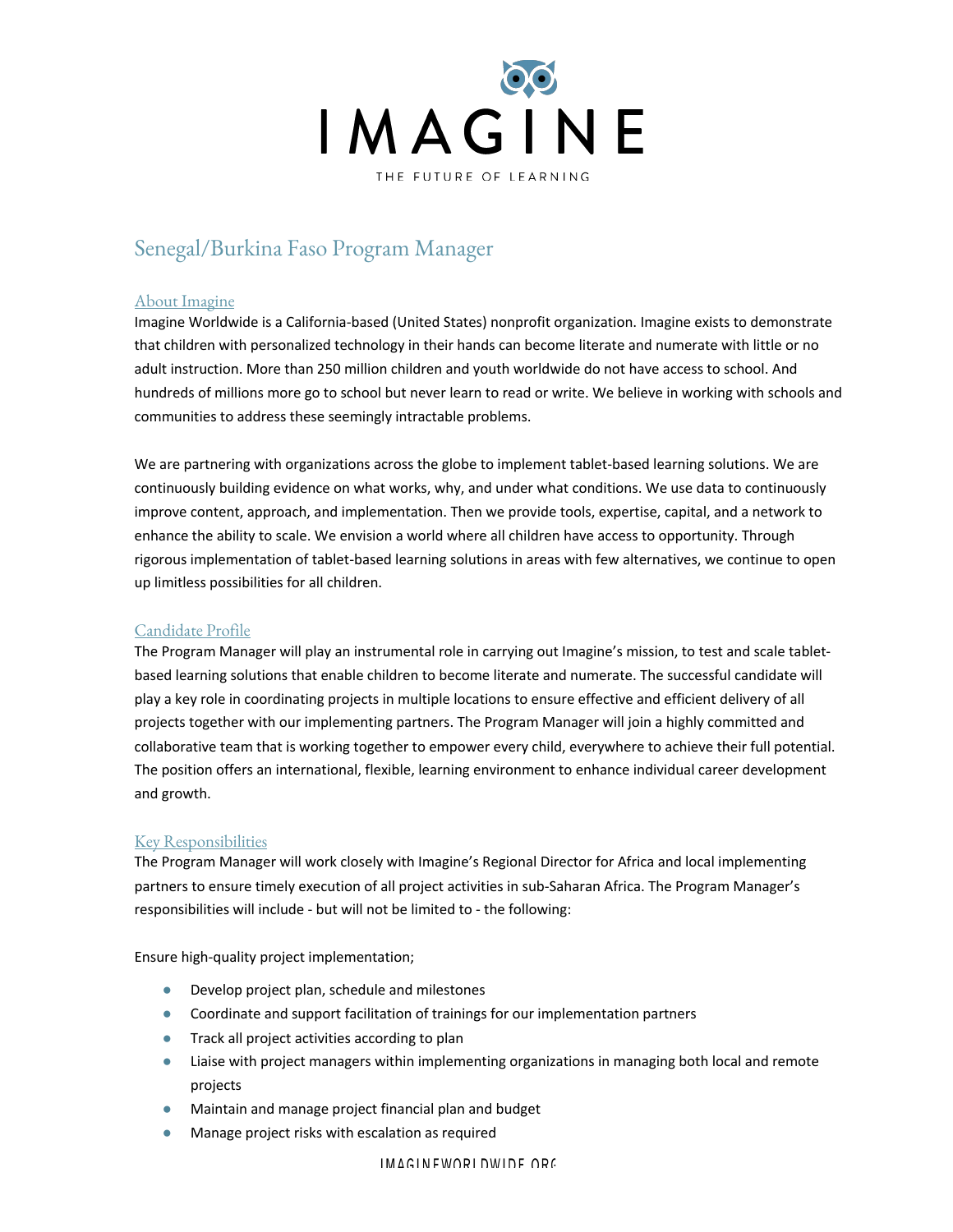Provide project leadership;

- Help to ensure project success
- Provide positive and effective communication to all stakeholders
- Participate in project meetings and site work as required by project plan
- Ensure that all project deliverables meet or exceed quality standards and are documented within the project quality control process

Manage and build relationships with project stakeholders and implementing partners at different levels;

- Coordinate and manage all relationships with local community leaders, schools, parents, local education authorities, and other project stakeholders and partners
- Engage regularly with local implementing partners to track project progress and solve problems creatively
- Support dissemination of project outcomes with local stakeholders and share any feedback with Imagine's team
- Represent the work in local meetings and forums relevant to the progress of the project in various sites

### **Qualifications**

The successful candidate will possess the following competencies, experiences, and qualities:

# Education

Bachelor's Degree in Project Management, Business Administration, Monitoring and Evaluation or related social science field. A minimum of 5 years experience managing multi-site and multi partner projects. Experience in managing an implementation with a significant technology component with international organizations is required. Additional work experience is welcome.

# Specific skills (required)

Exceptional project management skills and proven experience that includes:

- Excellent written and oral communication skills in English and French
- Fluency in local languages from Kolda or Sedhiou regions highly preferred
- Strong interpersonal and relationship building skills
- Ability to work effectively in multicultural environments and teams
- Strong organization skills and superior attention to detail
- Experience in managing multi-site and multi partner projects at international level
- Ability to positively influence partners decisions and actions
- Ability to work under pressure and meet deadlines
- Good knowledge of computer hardware and software
- Ability to proactively manage and resolve conflicts

# Additional project management skills (preferred)

- Experience and knowledge of procurement procedures and practices in international development
- Experience in managing donor funded projects